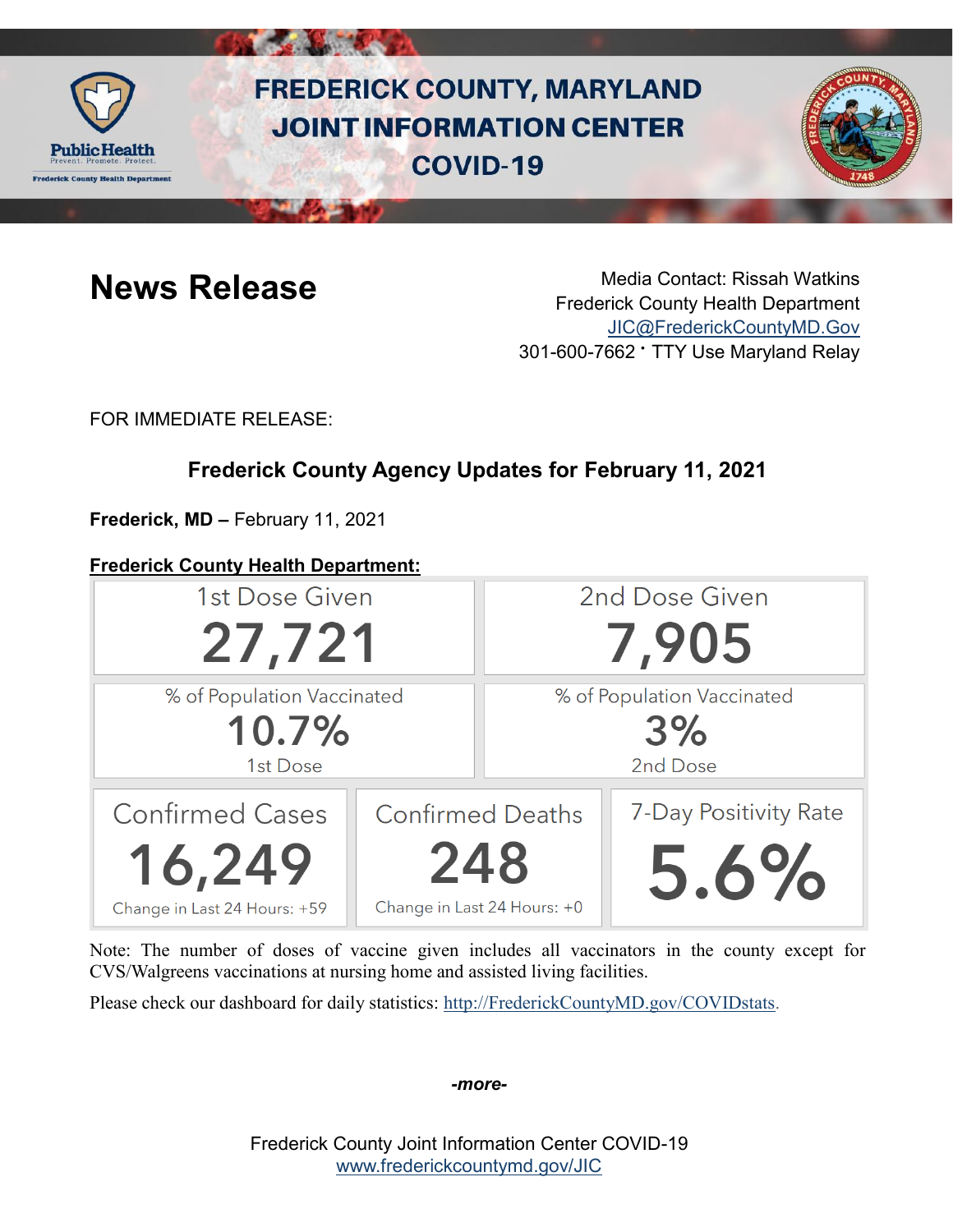

# **Page 2/JIC**

## **Update on COVID-19 Vaccine:**

13,650 total 1st doses of COVID-19 vaccine received by Frederick County Health Department to date **1,500** 1st doses of COVID-19 vaccine received by Frederick County Health Department this week **62,550** total Vaccine Interest Forms submitted

# Currently Eligible

People in groups 1A, 1B, and 1C are currently eligible in Maryland, but there is not enough vaccine for everyone who is eligible. Once your group is eligible, it continues to stay eligible.

# Currently Vaccinating

Frederick County Health Department is currently vaccinating: **1A, 1B, and** *people who are 65 years and older* **who live or work in Frederick County.**

- **If you have pre-registered with us, we will contact you when we can offer an appointment.**
- Our instructions from the state are to prioritize Marylanders who are 75 and older in Phase 1B, Marylanders who are 65 and older in Phase 1C, and a *minimum* of 100 educators each week. Failure to do so may result in reallocation to other providers within the same jurisdiction.
- If you are 75 years and older and have not received your vaccine yet, please call 301-600-7900 for English and 301-600-7905 for Spanish so that our Appointment Line can help you schedule an appointment. It is open Monday – Friday, 8am to 5pm.
- Other vaccinators in the county may be vaccinating all eligible groups. **Use [covidvax.maryland.gov](https://coronavirus.maryland.gov/pages/vaccine) to find a provider near you by zip code.**

# Current Process

Anyone who lives or works in Frederick County who is interested in getting COVID-19 vaccine should complete the Vaccine Interest Form in the blue box on our [Vaccine webpage.](https://health.frederickcountymd.gov/629/COVID-19-Vaccine)

Completing this form does NOT make an appointment for you to get the vaccine.

- o **It may be several days, weeks, or longer until you are contacted since it depends on vaccine availability. You only need to complete the form once.**
- o We will contact people who have registered on this form by priority group as we receive more vaccine.
- o You will be contacted by the email you provide in the form. When you are contacted, you will need to register for your appointment online.
- o If you receive an email with a link to a clinic, please *do not share that link*. Sharing or posting clinic links takes appointments away from people who are in higher priority groups and is not fair for others. Please be considerate of our community.
- o *NEW!!* If you have already scheduled or received your 1<sup>st</sup> dose of vaccine, please [click this link](https://forms.office.com/Pages/ResponsePage.aspx?id=LTTGSAY4Q0id7GpAsbuHNwWNYN1Yz5tBp0XTFg0s7vVUQzg2UFZYWVEzOThNVUtWRkpYSjNOUlBSUCQlQCN0PWcu) to unsubscribe from the list.

*-more-*

Frederick County Joint Information Center COVID-19 [www.frederickcountymd.gov/JIC](https://frederickcountymd.gov/JIC)